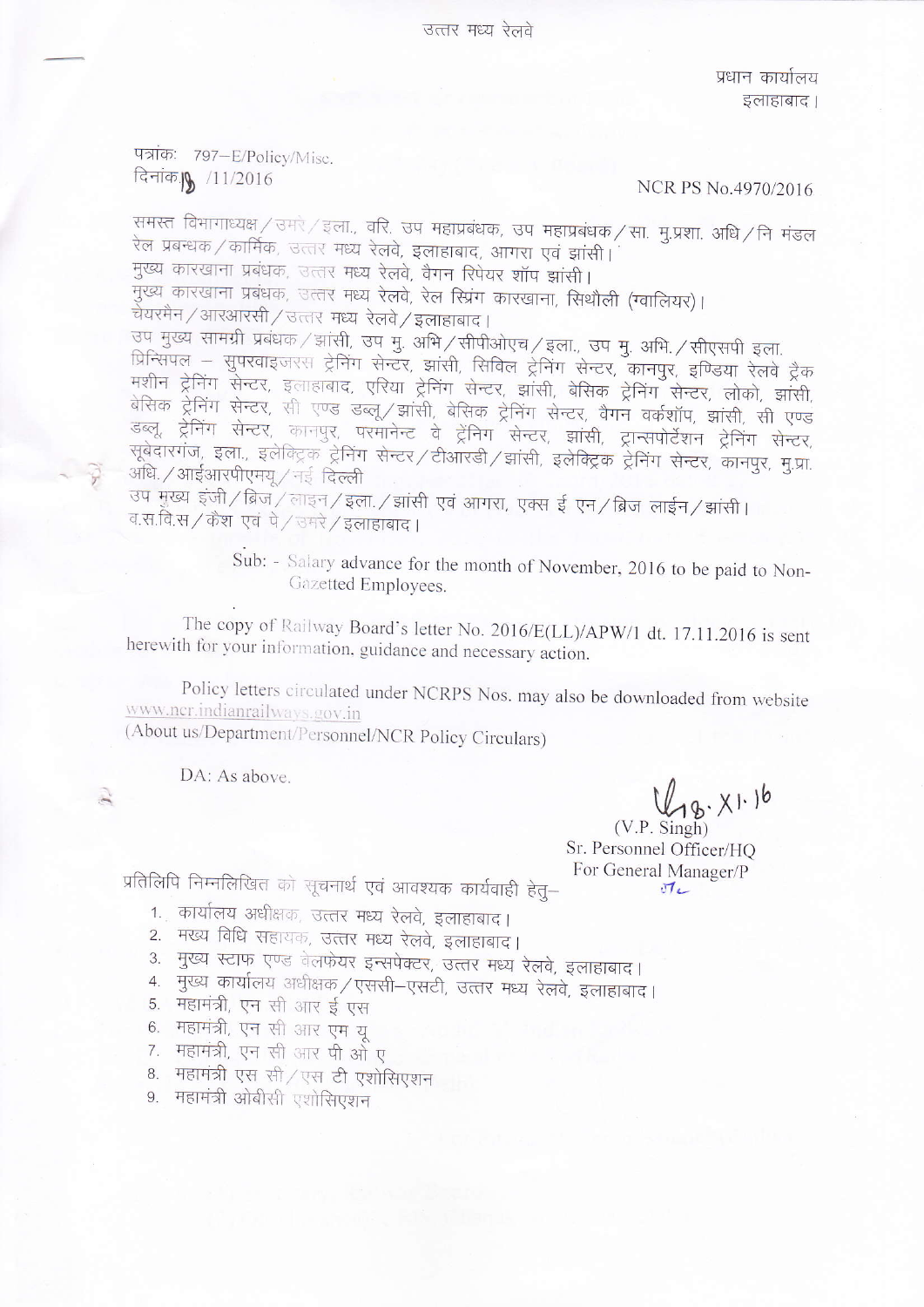भारत सरकार Government of India रेल मंत्रालय Ministry of Railways (रेलवे बोर्ड) (Railway Board)

No.2016/E(LL)/APW/1.

New Delhi, dt. 17.11.2016

The General Managers, All Zonal Railways, PUs, Metro Railway, RDSO, CTIs

> Sub: Salary advance for the month of November, 2016 to be paid to Non-Gazetted Employees.

A copy of Office Memorandum No.25(30)/E.Coord/2016 dated 17.11.2016 of the Department of Expenditure, Ministry of Finance regarding advance payment of. salary for the month of November, 2016 to the Non-Gazetted employees list enclosed for necessary action.

For all Units covered under IPAS, CRIS has developed supplementary bill  $\overline{2}$ . module for this payment and may be utilized. For all other Units, respective pay roll programmes may be used.

This issues with the concurrence of Accounts Directorate of the Ministry of  $\overline{3}$ . Railways.

 $(D.V. R<sub>40</sub>)$ 

Director/Estt. (LL) Railway Board

New Delhi, dt. 17.11.2016.

(1) FA&CAOs, All Indian Railways

No.2016/E(LL)/APW/1

- (2) The Principal Director of Railway Audit, All Indian Railways
- (3) The Dy. Comptroller and Auditor General of India (Railways),
- Room No.224, Rail Bhawan, New Delhi

For Financial Commissioner (Railways)

Copy to: (1) Secretary, Railway Board (2) GM(Finance), CRIS, Chanakyapuri, New Delhi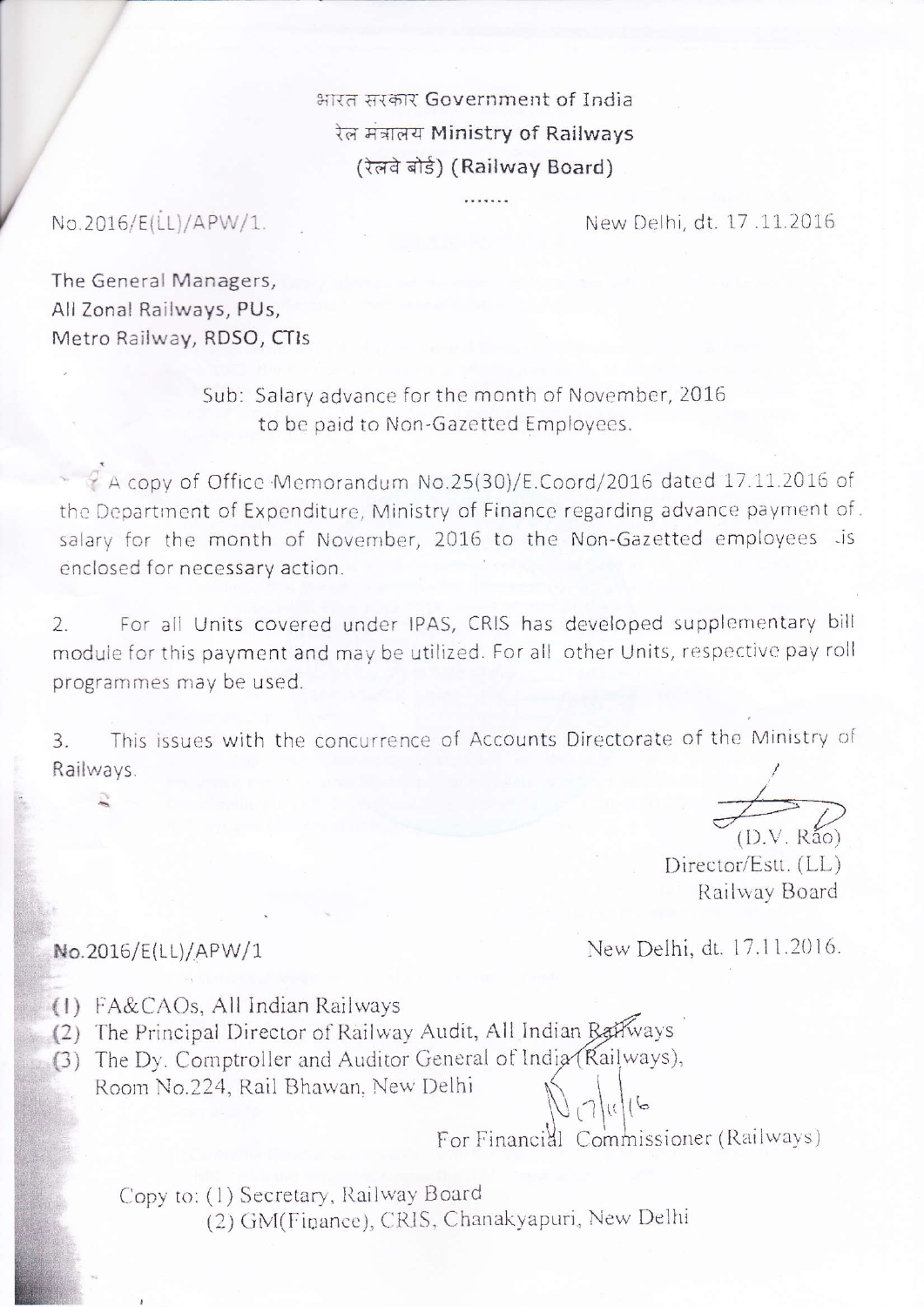# No. 2s{30)/E,Coord/2015 Ministry of Finance Department of Expenditure

New Delhi the 17<sup>th</sup> November 2016

### OFFICE MEMORANDUM

Subject: Salary advance for the month of November 2016 to be paid to Non-Gazetted employees of Central Government.

In terms of Rule 64 (2) of Central Government Account (Receipt & Payment) Rules, 1983, the President is pleased to release part salary, in advance, amounting to Rs. 10,000/- (Rupees ten thousand) by 23'd November 2016 from the salary for the month of November 2016 in the form of cash pay out to all Non-Gazetted employees of Central Government.

2. Employees, who do not wish to receive the cash pay-out of the part salary advance amounting to Rs. 10,000/- (Rupees ten thousand) may give their option in the enclosed proforma to their respective Drawing & Disbursing Officer by 18<sup>th</sup> November 2016. In that case, their salary will be credited to their account on the last working day of November 2016, as usual. In case no option is received by the said date, it will be presumed that the employee has opted for cash pay-out and the payment thereof will be disbursed in cash accordingly. Residual part of their salary payable for the month of<sup>8</sup>November 2016 will be released as per the existing procedure.

3. The contents of this Office Memorandum may also be brought to the notice of all the Organisations under the administrative control of the Ministries/Departments.

4. Appropriate necessary instructions on the subject may be issued by respective administrative Ministries/Departments in respect of Autonomous Bodies, Department of Public Enterprises in respect of Public Sector Enterprises, Ministry of Railways and Ministry of Defence in respect of the Services.

armathin

(Annie G. Mathew) Joint Secretary to the Government of India

To

All Ministries/Departments of the Government of India

#### Copy to : (i) Deputy C&AG

- (ii) Financial Commissioner, Ministry of Railways
- (iii) Financial Adviser (Defence Services)

### Copy also to:

(i) Controller General of Accounts - with the request to issue necessary instructions. (ii) NIC - with the request to upload the O.M. on the official website.